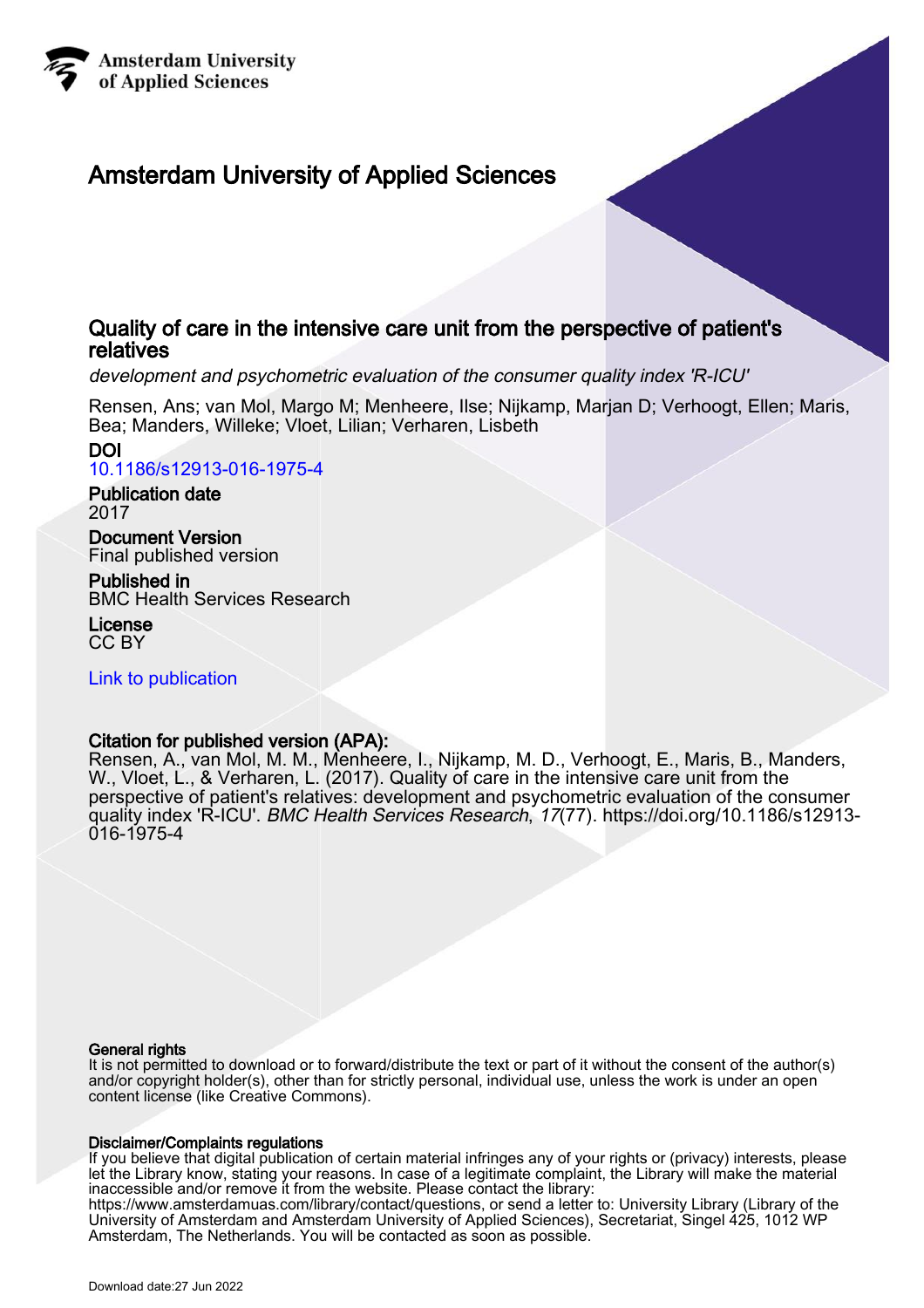# **RESEARCH ARTICLE Example 2014 12:30 The Community Community Community Community Community Community Community**



# Quality of care in the intensive care unit from the perspective of patient's relatives: development and psychometric evaluation of the consumer quality index 'R-ICU'

Ans Rensen<sup>1\*</sup>, Margo M. van Mol<sup>2</sup>, Ilse Menheere<sup>1</sup>, Marjan D. Nijkamp<sup>3</sup>, Ellen Verhoogt<sup>4</sup>, Bea Maris<sup>5</sup> , Willeke Manders<sup>1</sup>, Lilian Vloet<sup>1,6</sup> and Lisbeth Verharen<sup>1</sup>

# Abstract

**Background:** The quality standards of the Dutch Society of Intensive Care require monitoring of the satisfaction of patient's relatives with respect to care. Currently, no suitable instrument is available in the Netherlands to measure this. This study describes the development and psychometric evaluation of the questionnaire-based Consumer Quality Index 'Relatives in Intensive Care Unit' (CQI 'R-ICU'). The CQI 'R-ICU' measures the perceived quality of care from the perspective of patients' relatives, and identifies aspects of care that need improvement.

Methods: The CQI 'R-ICU' was developed using a mixed method design. Items were based on quality of care aspects from earlier studies and from focus group interviews with patients' relatives. The time period for the data collection of the psychometric evaluation was from October 2011 until July 2012. Relatives of adult intensive care patients in one university hospital and five general hospitals in the Netherlands were approached to participate. Psychometric evaluation included item analysis, inter-item analysis, and factor analysis.

Results: Twelve aspects were noted as being indicators of quality of care, and were subsequently selected for the questionnaire's vocabulary. The response rate of patients' relatives was 81% ( $n = 455$ ). Quality of care was represented by two clusters, each showing a high reliability: 'Communication' ( $\alpha$  = .80) and 'Participation' ( $\alpha$  = .84). Relatives ranked the following aspects for quality of care as most important: no conflicting information, information from doctors and nurses is comprehensive, and health professionals take patients' relatives seriously. The least important care aspects were: need for contact with peers, nuisance, and contact with a spiritual counsellor. Aspects that needed the most urgent improvement (highest quality improvement scores) were: information about how relatives can contribute to the care of the patient, information about the use of meal-facilities in the hospital, and involvement in decision-making on the medical treatment of the patient.

Conclusions: The CQI 'R-ICU' evaluates quality of care from the perspective of relatives of intensive care patients and provides practical information for quality assurance and improvement programs. The development and psychometric evaluation of the CQI 'R-ICU' led to a draft questionnaire, sufficient to justify further research into the reliability, validity, and the discriminative power of the questionnaire.

Keywords: Quality of healthcare, Consumer satisfaction, Intensive care unit, Relative, Family member, Consumer quality index

\* Correspondence: [ans.rensen@han.nl](mailto:ans.rensen@han.nl) <sup>1</sup>

<sup>1</sup>Department of Emergency and Critical care, Faculty of Health, Behavior and Society, HAN University of Applied Sciences, Postbox 69606503, GL, Nijmegen, The Netherlands

Full list of author information is available at the end of the article



© The Author(s). 2017 **Open Access** This article is distributed under the terms of the Creative Commons Attribution 4.0 International License [\(http://creativecommons.org/licenses/by/4.0/](http://creativecommons.org/licenses/by/4.0/)), which permits unrestricted use, distribution, and reproduction in any medium, provided you give appropriate credit to the original author(s) and the source, provide a link to the Creative Commons license, and indicate if changes were made. The Creative Commons Public Domain Dedication waiver [\(http://creativecommons.org/publicdomain/zero/1.0/](http://creativecommons.org/publicdomain/zero/1.0/)) applies to the data made available in this article, unless otherwise stated.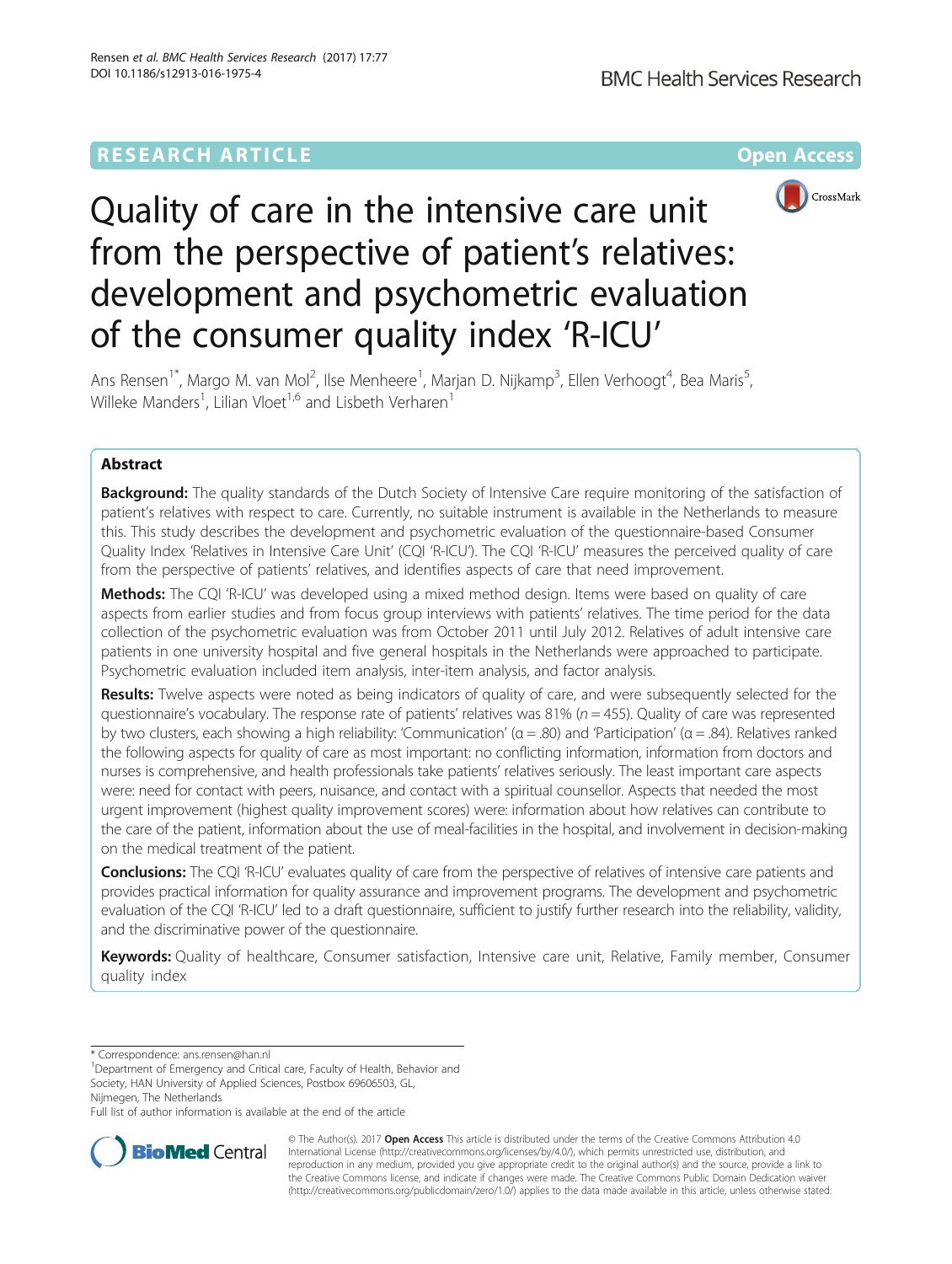# Background

An Intensive Care Unit (ICU) is a place full of uncertainty and stress for both patients and for their relatives. Many researchers have suggested that relatives of ICU patients have a need for accessibility, support and information [\[1](#page-10-0)–[3\]](#page-10-0). Nurses usually respond to these needs intuitively, based on individual experience, rather than in an evidence-based way [\[4](#page-10-0)]. Furthermore, relatives rarely ask for support and attention which may, in the long term, result in psychological distress [[5, 6](#page-10-0)]. Therefore, it is necessary to better tailor the quality of care to relatives. Furthermore, according to the quality standards of the Dutch Society of Intensive Care (NVIC), every ICU needs to monitor the quality of care, including the satisfaction of the relatives with respect to the care [[7, 8](#page-10-0)]. However, an evidence-based, valid, and reliable Dutch instrument that evaluates concrete experiences and perceived quality of care from the perspective of the relatives is still lacking.

To bridge the gap of this lacking instrument, we had some thoughtful considerations translating and adapting existing questionnaires. The 'Critical Care Family Needs Inventory' (CCFNI) is a questionnaire with 45 items to measure the needs of relatives in the ICU [\[9\]](#page-10-0) in a French and an English version. However, need as a unique starting point is not sufficient to confirm simply and straightforward which interventions may have positive effects in the support of relatives [[10\]](#page-10-0). Thus, the CCFNI does not adequately assess the quality of care as perceived by relatives. Another frequently used questionnaire to evaluate the satisfaction of the ICU patients' relatives is the 'Family Satisfaction in the ICU survey' (FS-ICU) [\[11, 12](#page-10-0)]. Their items are based on an existing framework that measures patient satisfaction, in combination with items related to end-of-life care. The FS-ICU 24 seems a valid, reliable and feasible instrument for determining the satisfaction of relatives in ICU. Quite apart from the fact that satisfaction of patients might not at all correlate with the satisfaction of the relatives [[13\]](#page-10-0), it is preferable to measure experiences rather than satisfaction as they give more objective and specific information for quality improvement [\[14](#page-10-0)]. The utilized concept of satisfaction might raise some bottlenecks such as ceiling effects, cognitive dissonance and socially desirable answers. A discrepancy model, which describes satisfaction as a result of expectation minus the perceived experience, could overcome these problems [\[15\]](#page-10-0). Because of this conceptual difference, the FS-ICU was not used to translate and adapt the items of the questionnaire. The 'Critical Care Family Satisfaction Survey' (CCFSS) was assessed as a reliable and valid tool to measure the satisfaction of relatives as well [[16](#page-10-0)]. Yet, both instruments, the FC-ICU 24 and the CCFSS, have a disadvantage when being implemented in the Netherlands, as they have been

developed and used in a non-Dutch situation. Therefore, it is likely that some items will be rated as being more or less important by relatives in different countries or even on different continents [[17](#page-10-0)]. For example, perceptions related to decision making might have fundamental culture specific differences on overall responsibilities of the medical team or the relatives. In addition, questions in this domain seemed multi-interpretable and difficult to translate in the exact meaning of the original questionnaire. Therefore, it was desirable to develop a measurement instrument that specifically evaluates the quality of care from the perspective of relatives in ICUs in the Netherlands in a logical follow-up of all previous studies.

This paper describes the development of a valid, reliable and feasible measuring instrument in the quality of care for practical use in ICUs in the Netherlands. The development process was based on standards for determining the experiences with provided care from a client group's perspective, according to the Consumer Quality Index (CQI) method [[18\]](#page-10-0). The CQI instruments are theoretically founded by the CAHPS® instruments and QUOTE® methodology, both based on a discrepancy model. To meet a sufficient quality of care, the expectations regarding the quality should be in accordance with the perceptions of the actual experiences according to these methodologies [\[15\]](#page-10-0). This questionnaire, the CQI 'Relatives in Intensive Care Unit' (CQI 'R-ICU'), has been developed in a close cooperation between the University of Applied Sciences of Arnhem and Nijmegen, the Open University of the Netherlands and three hospitals (Erasmus University Medical Centre Rotterdam and the regional medical centers Kennemer Gasthuis Haarlem and Ziekenhuis Gelderse Vallei Ede). The Medical Ethics Committee of Erasmus MC judged that the research proposal (MEC-2011-189) complied with the Dutch law on Medical Research in Humans (WMO).

The strength of the CQI questionnaire is that it addresses the conceptual and methodological problems associated with satisfaction surveys, and that relatives were directly involved in the instrument's development. The questionnaire focuses on "reports" of facts and experiences of the quality of care rather than on subjective ratings of satisfaction [\[14](#page-10-0), [15, 19](#page-10-0)]. An important step in the development of a CQI is determining the measurable aspects of care (quality indicators), whereby many authors have adopted a structure, process and outcome indicator [\[20](#page-10-0)–[22](#page-10-0)]. The aim of this study is to develop an appropriate set of quality indicators which measures all the domains in the quality of care relating to relatives in the ICU.

# Methods

# Questionnaire development of the CQI 'R-ICU'

The overall research plan, based on the CQI Manual [[18\]](#page-10-0), consisted of qualitative and quantitative surveys.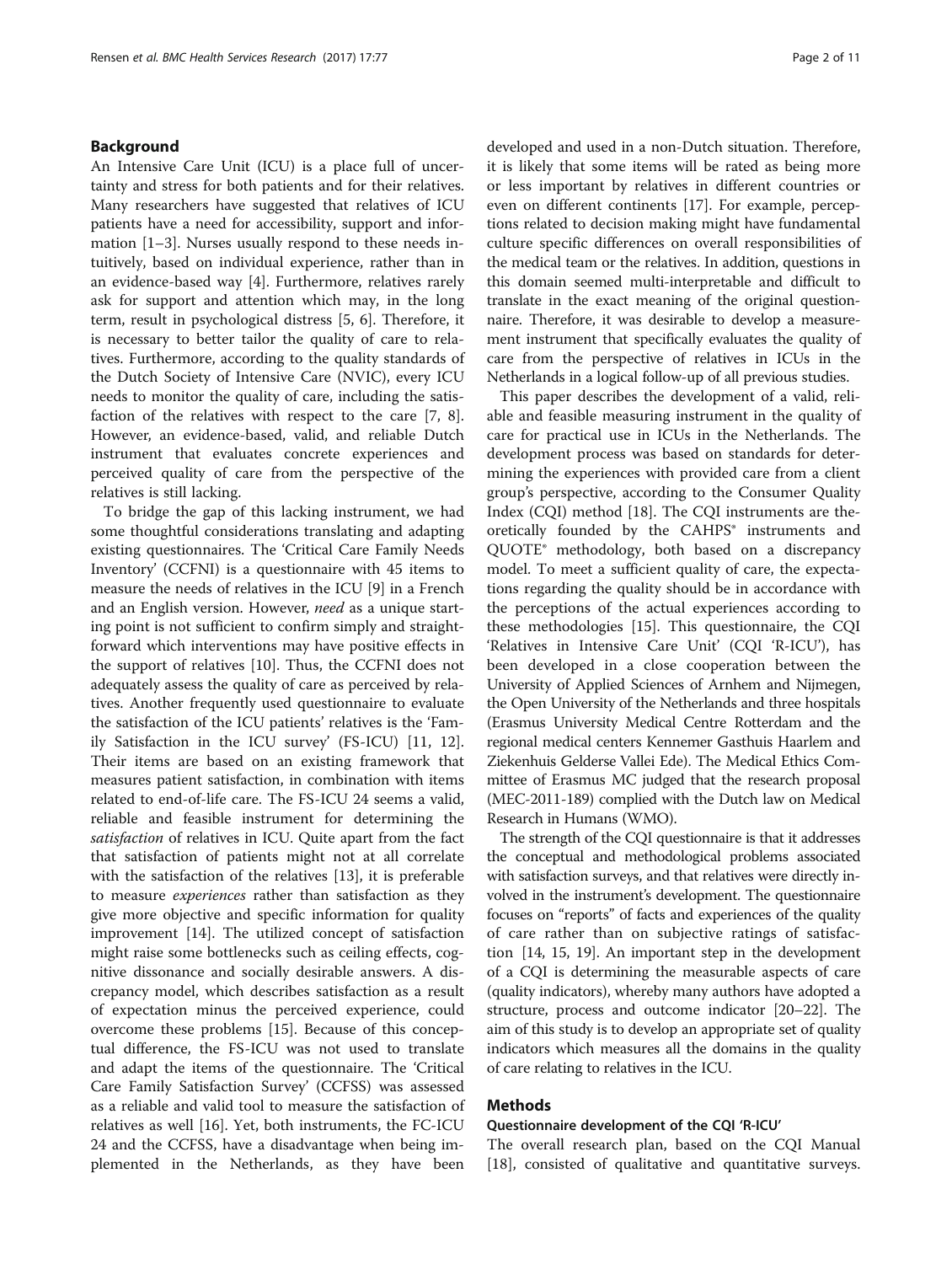The method included four phases: 1) preparation, 2) performance, 3) psychometry, and 4) discriminatory. This CQI method has been described extensively in a previous study [[15](#page-10-0)]. The current article, is limited to the first three phases. The Strobe guidelines have been used for preparing current article [\[23\]](#page-10-0).

# Preparation phase

The aim of the preparation phase was to detect relevant quality aspects of healthcare performance in the ICU in the support of relatives. A literature review was completed in Pubmed, Embase, Cinahl and Invert, including a search for existing questionnaires published in the period 2000–2011. Subsequently, five experts composed a topic list for focus group discussions with relatives of ICU-patients on their experiences in the ICU. Focus group discussions were conducted with a total of 18 Dutch speaking relatives of ICU patients aged 18 and older; in Erasmus MC ( $n = 7$ ), Kennemer Gasthuis ( $n = 4$ ), and Ziekenhuis Gelderse Vallei ( $n = 7$ ). In each hospital, the same researcher (IM) acted as moderator during the focus group discussion. Each discussion was audiotaped; the transcriptions were coded and analyzed through thematic analysis [[24\]](#page-10-0) by four researchers.

#### The performance phase

Based on the results of the preparation phase, a questionnaire was drafted in the performance phase. Following the CQI Manual guidelines [[18](#page-10-0)], the questionnaire consisted of two parts. Part one consisted of three types of questions covering experience, problems, and general judgment. The experience questions were either scored on a 4-point Likert scale (ranging from  $1 =$  never,  $2 =$  sometimes,  $3 =$ often to  $4 = always$  or they were dichotomous (yes/ no), as prescribed in the CQI Manual guidelines and forcing a non-neutral answer. The problem questions were scored on a 3-point scale (ranging from  $1 = big$ problem,  $2.5 = \text{small problem}$ ,  $4 = \text{no problem}$ , also according to the development guidelines and meant to gather insights of the size of the problem [\[18](#page-10-0)]. The general judgment questions were scored on a scale from 0 to 10  $(0 = \text{very bad}, 10 = \text{excellent}).$ Demographic variables and questions regarding general health were added.

Part two determined the relative importance of the items in the questionnaire. Ordinary 5-point Likert scales tend to be highly skewed towards the 'important' dimension. Therefore, a greater differentiation on the positive side of the continuum was realized by a Likert scale using 4-point response choices:  $1 = not important$ ,  $2 =$  of some importance,  $3 =$  important,  $4 =$  extremely important. This non-neutral solution was proven to be workable [[25\]](#page-10-0).

This first draft was sent to 11 relatives of ICU patients and to 21 ICU experts (doctors, nurses, social workers, spiritual counselors, psychologists) in the three hospitals where the cognitive test (pilot test) was held. The relatives should not experience any problems self-completing the questionnaire, and the items had to be relevant, unambiguous, understandable and useful. Based on their response, any unclear items in the CQI 'R-ICU' were rephrased.

# Psychometric phase

In the third phase, the questionnaire was tested to assess the psychometric properties. In the period October 2011 - July 2012, the test was conducted in six hospitals: 4 ICUs in one university hospital, and 5 single ICUs in general hospitals. Inclusion criteria of the relatives were: age >18; Dutch language speakers; relative is partner or child/brother/sister, parent or other important relative of the ICU patient; patient stayed at the ICU  $\geq$  24 h; and the relative was present at admission at the ICU. Relatives were excluded when the patient died within 24 h after admission to the ICU. Most of the eligible relatives were approached to participate in the study. No data were available of relatives who were not met to include in the study, for example because the time of visiting was not matching to researcher's working hours. After obtaining informed consent the questionnaire and cover letter were sent by post within 1 week of the patient's discharge from the ICU. Up to two reminders were sent to non-responders after 1 and 4 weeks [\[26\]](#page-10-0). The recipients could return the questionnaire in a stamped, addressed envelope.

#### Data analysis

The data were analyzed in order to identify item response rates and frequency distributions. Questionnaires completed by someone other than the relative, and questionnaire items with more than fifty percent of the answers missing, were excluded. Questionnaire items were excluded from further analysis if they had an item non-response of >5% of expected responses or an extreme skewness score (>90% of responses in the same category, i.e., a ceiling or floor effect). Spearman's correlation coefficient was calculated to check for correlations between items  $(r > 0.70)$ . Items with a negative wording were recoded to ensure comparability in the analysis. The answers on both the experience and the importance items were calculated in means and standard deviations to compare differences in the scores per item and to analyze significant differences between groups in the demographic variables.

# Quality improvement scores

Quality improvement scores (QIS) were calculated by multiplying the importance scores with the percentages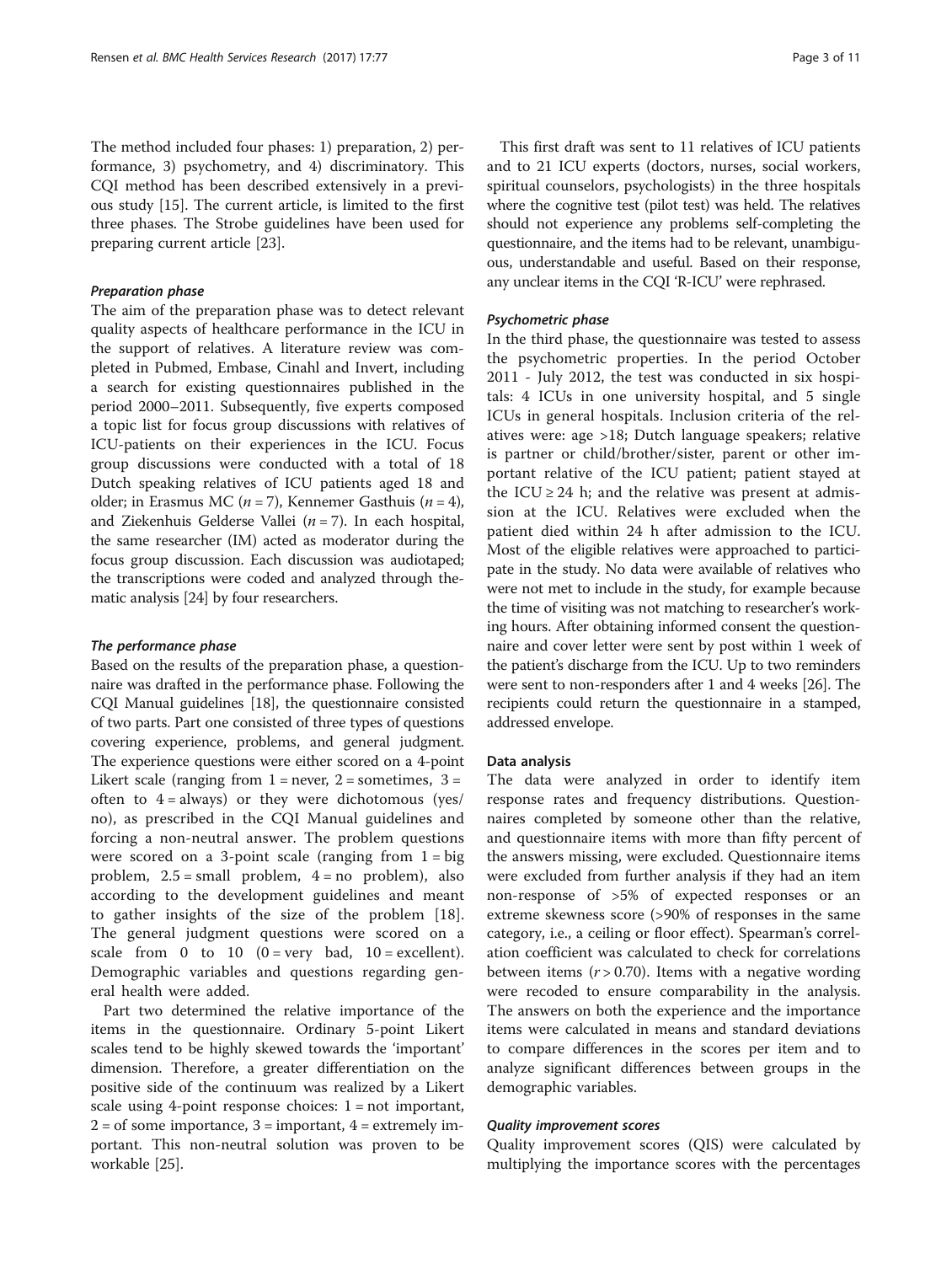of the negative response categories 'never', 'sometimes', 'big problem' or 'no' on the corresponding experience questions. The improvement scores form an estimate of the potential improvement of quality of care and are useful for internal monitoring. Scores > 1.0 may potentially improve quality of care (range: 1–4).

# Factor analysis

An exploratory factor analysis (EFA) was used to cluster the experience questions. In the first EFA, only the 27 experience items with a 4-point Likert scale were included. Preliminary requirements were Kaiser-Maier-Olkin Measure of Sampling Adequacy (KMO-value)  $\geq 0.60$  and the Barlett's test of sphericity significant ( $p > .05$ ), so that the number of respondents was sufficiently large and the correlations between the variables high enough to detect a factor loading. All factors with Eigenvalue  $\geq 1.0$  and factor loadings ≥ 0.30 were retained. The internal consistency of the different subscales was analyzed using Cronbach's alfa, using  $\alpha \geq 0.70$  as criterion for being reliable. In addition, we used the Item Total Correlation (ITC)  $\geq$  0.30 to define whether or not an item belonged to a certain subscale. All statistical analyses were performed using SPSS 18.0.

# Results

# Preparation and performance phase

The literature search in PubMed and EMbase resulted in 284 and 285 hits respectively; a search on PsycInfo, Invert and CINAHL did not lead to new aspects. Subsequently, adding 'questionnaire' in the title and abstract resulted in 43 articles. To explore relevant topics, we studied the Critical Care Family Needs Inventory (CCFNI) [[9, 27](#page-10-0)], the Family Satisfaction in the Intensive Care Unit (FS-ICU 24/34) [\[12](#page-10-0)], the Critical Care Family Satisfaction Survey (CCFSS) [\[16\]](#page-10-0), the Parent Satisfaction Instrument [[28](#page-11-0)] and the CQI-palliative care relatives [[29\]](#page-11-0). The resulting topic list with relevant quality aspects consisted of: support at first entrance in ICU, information and communication, attitude of the caregivers, (multidisciplinary) support, participation, organization of ICU, discharge to a general ward, and aftercare. Table 1 shows how the various aspects of the focus group discussion were divided among these quality indicators.

The draft of the CQI 'R-ICU'version 3.0, with the cognitive test feedback from relatives and the critical view of healthcare professionals, consisted of 74 questions divided into 12 categories: (1) general; (2) support at time of admission; (3) information and communication; (4) attitude; (5) ICU organization; (6) support; (7) transfer; (8) support from peers; (9) after care; (10) general judgment; (11) demographic variables, and (12) final questions. Of the total of 74 questions, 57 were constructed as so called 'experience questions'. This resulted in a

| Quality indicator  | Aspects                                                                                                |
|--------------------|--------------------------------------------------------------------------------------------------------|
| Structure          |                                                                                                        |
| Organization       | Organization of the ICU                                                                                |
|                    | . Patient room, waiting room,<br>environment                                                           |
|                    | • Coordination between<br>different disciplines                                                        |
|                    | · Possibilities to visit                                                                               |
|                    | • Privacy                                                                                              |
|                    | • Noise                                                                                                |
| Process            |                                                                                                        |
| Communication      | Informative communication                                                                              |
|                    | Content; treatment, prognosis,<br>condition, situation, ICU                                            |
|                    | · Form; oral, written, e-mail, digital                                                                 |
|                    | • Quality; comprehensive, complete,<br>open and honest, consistent,<br>Listening attitude of caregiver |
|                    | Affective communication                                                                                |
|                    | · Involvement                                                                                          |
|                    | • Attitude                                                                                             |
|                    | Attention from caregivers                                                                              |
|                    | • Take time for conversation<br>and timely information                                                 |
| Care for relatives | Support at first entrance in ICU                                                                       |
|                    | After care                                                                                             |
|                    | Psychosocial support                                                                                   |
|                    | • Emotional support                                                                                    |
|                    | · Spiritual/religious support                                                                          |
|                    | · Practical support                                                                                    |
| Participation      | Present during care or visit rounds                                                                    |
|                    | Role for relatives in decision-making                                                                  |
|                    | Being part of the care process                                                                         |
| Outcome            |                                                                                                        |
| General judgement  | Communication with nurses                                                                              |

# Table 1 Quality indicators and aspects: results from the qualitative phase

temporary set of 44 importance questions in part two of the CQI 'R-ICU'(Fig. [1](#page-5-0)).

Communication with doctors Care and support in the ICU

## Psychometric phase

In total, 564 relatives received the CQI 'R-ICU'. Of these, 455 returned the questionnaire (response rate = 81%); four uncompleted questionnaires were excluded, as were five questionnaires which has been filled in by someone other than the relative. The dataset for the analysis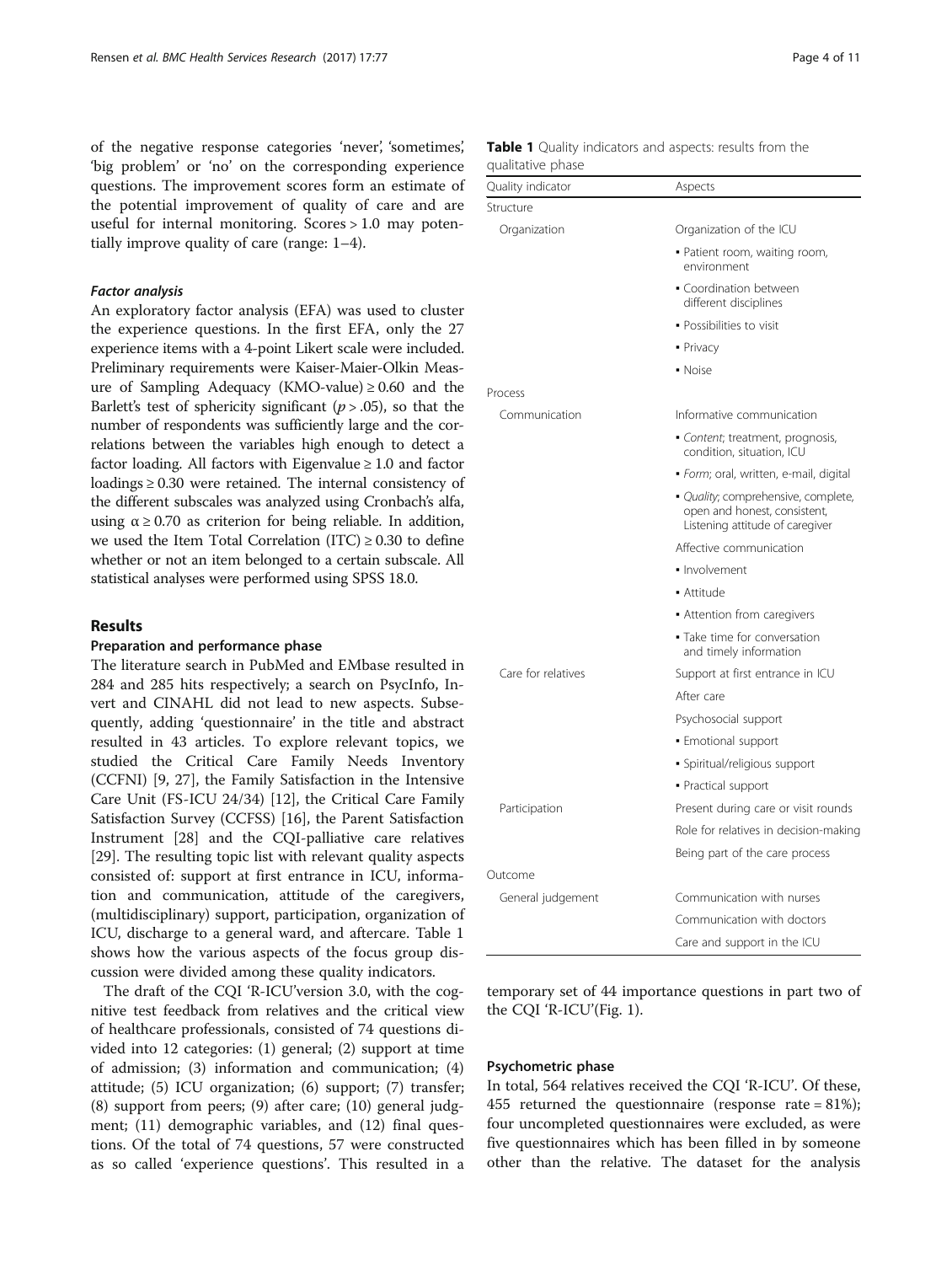<span id="page-5-0"></span>

contained 446 questionnaires. Relatives' characteristics are presented in Table [2.](#page-6-0)

#### Results of the experience questions on the ICU

Table [3](#page-7-0) shows the results of the five highest and five lowest scores on the experience questions calculated in mean scores. The highest scores were calculated for the most positive category, and the lowest for the most negative category or the dichotomous response category. The mean score for the question General judgement for Care and Support in the ICU was  $7.56$  (SD = 1.83). A paired samples t-test showed a significant difference in the scores for Communication with nurses  $(M = 8.23,$  $SD = 1.46$ ) and Communication with doctors (M = 7.39, SD = 2.20) conditions; t(424) =  $-9.38$ ,  $p = 0.000$ .

We used ANOVAs to test the differences between gender and age groups, relation to patient, length of stay at the ICU, planned or unplanned admission, deceased or not, and level of education, on the items 'General judgment of the ICU' and the two items 'Communication with nurses and with doctors'. There was a significant difference between the different age groups on 'General judgment of the ICU'  $[F(2, 425) = 6.46, p$ = .002]. Ratings for the group  $\geq 65$  were higher (M = 8.02, SD = 1.6) than for the group  $18-54$  (M = 7.25, SD = 2.04). For the two overall items 'Communication with doctors and nurses', relatives rated a mean score of 7.39  $(SD = 2.20)$  and  $8.23 (SD = 1.46)$  respectively on a scale 0–10. We found a significant difference between the group survivors and non-survivors on the item 'Communication with doctors'  $[F(1, 419) = 5.13, p = .024]$ . The nonsurvivors group rated 'Communication with doctors' higher  $(M = 7.89, SD = 2.13)$  than the survivors group  $(M = 7.28,$ SD = 2.19). There was a significant effect on the item 'Communication with nurses' at the  $p < .01$  level [F(2, 425) = 2.95,  $p = .053$ . The ≥ 65 group rated 'Communication with nurses' higher  $(M = 8.41, SD = 1.43)$  than the 18–54 group  $(M = 8.03, SD = 1.55).$ 

#### Results of the importance questions

In the first step of analysis of the importance study to select items for construction of the CQI 'R-ICU', the scores were calculated for questions with the response category 'extremely important' (score = 4) and the categories 'not important/of some importance' (score =  $\leq$ 2). Respondents on the importance questions considered 12 items to be 'extremely important' and 8 items to be 'not important/of some importance'. Table [4](#page-7-0) represents the five most and the five least important items. In the next step, the quality improvement scores (QIS) were calculated by multiplying the mean of the importance scores (IS) with the percentages of the negative response categories 'never/sometimes/big problem or no' on the corresponding experience questions (EQ). The QIS gave an estimate for the potential improvement of quality of care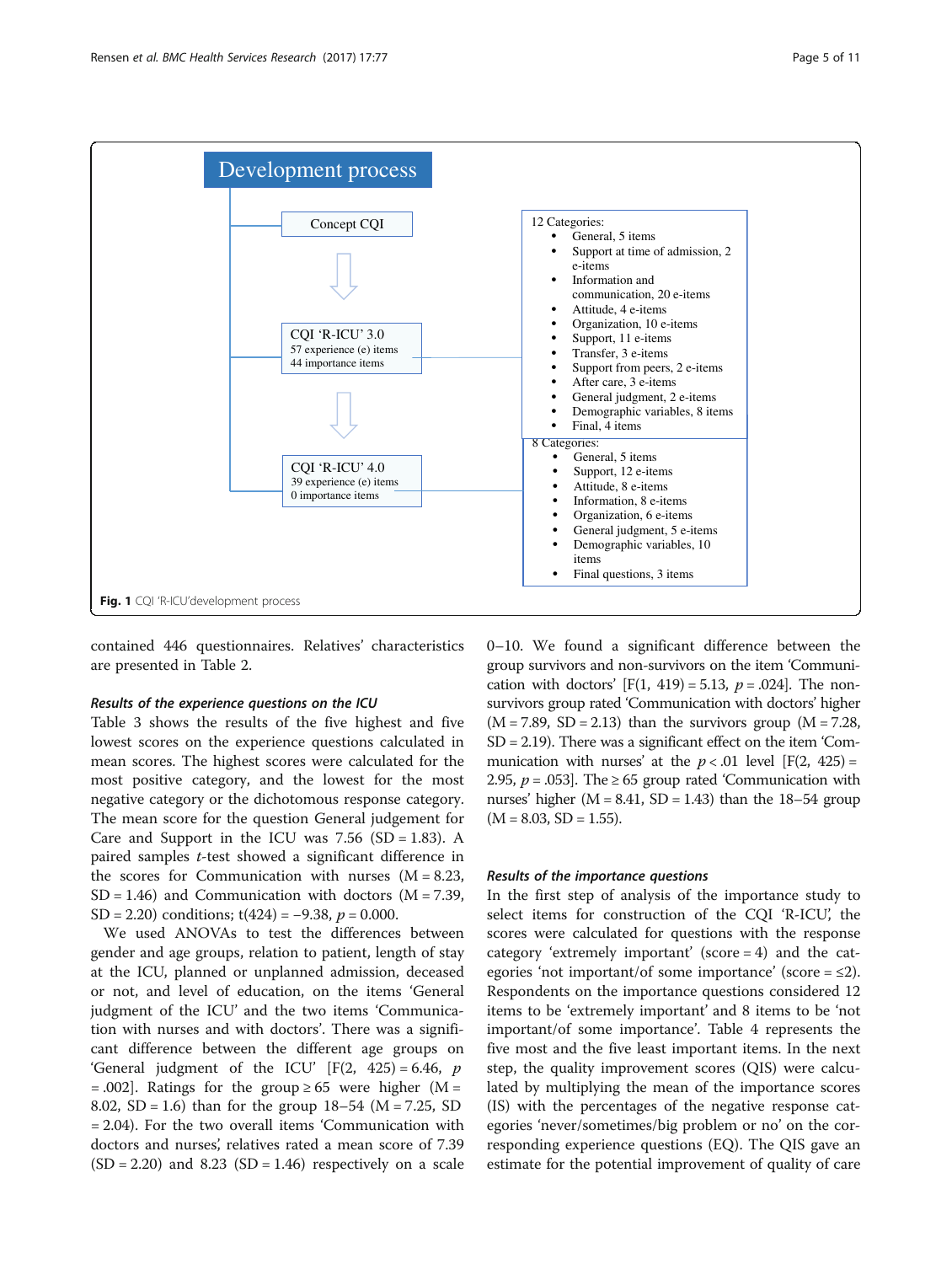<span id="page-6-0"></span>**Table 2** Characteristics of the study sample ( $n = 446$ )

|                                                                                                                                     | Number | Percent            |
|-------------------------------------------------------------------------------------------------------------------------------------|--------|--------------------|
| Relation to patient                                                                                                                 | 441    |                    |
| Partner                                                                                                                             | 243    | 55.1%              |
| Father/mother                                                                                                                       | 46     | 10.4%              |
| Son/daughter                                                                                                                        | 97     | 22.0%              |
| Brother/sister                                                                                                                      | 35     | 7.9%               |
| Other                                                                                                                               | 20     | 4.6%               |
| Gender                                                                                                                              | 441    |                    |
| Male                                                                                                                                | 154    | 34.9%              |
| Female                                                                                                                              | 287    | 65.1%              |
| Age                                                                                                                                 | 441    | Modus<br>$55 - 64$ |
| $18 - 24$                                                                                                                           | 9      | 32.0%              |
| $25 - 34$                                                                                                                           | 23     | 5.2%               |
| $35 - 44$                                                                                                                           | 58     | 13.2%              |
| $45 - 54$                                                                                                                           | 107    | 24.3%              |
| $55 - 64$                                                                                                                           | 126    | 28.6%              |
| $65 - 74$                                                                                                                           | 91     | 20.6%              |
| $\geq 75$                                                                                                                           | 27     | 6.1%               |
| Health indication                                                                                                                   | 440    |                    |
| Excellent/very good                                                                                                                 | 177    | 40.2%              |
| Good                                                                                                                                | 223    | 50.7%              |
| Moderate/poor                                                                                                                       | 40     | 9.1%               |
| Level of education                                                                                                                  | 433    |                    |
| No formal education (did not<br>complete primary school)                                                                            | 9      | 2.1%               |
| Primary education (primary school,<br>special education in primary school)                                                          | 21     | 4.8%               |
| Lower secondary or preparatory vocational<br>education (e.g., LTS, LEAO, LHNO, VMBO)                                                | 70     | 16.2%              |
| Intermediate secondary vocational education<br>(e.g., MAVO, [M]ULO, MBO-kort, VMBO-t)                                               | 87     | 20.1%              |
| Senior secondary vocational education or<br>work-based pathway (e.g., MBO-lang, MTS,<br>MEAO, BOL, BBL, INAS)                       | 84     | 19.4%              |
| Senior general secondary education and<br>university preparatory secondary education<br>(e.g., HAVO, VWO, Atheneum, Gymnasium, HBS) | 50     | 11.5%              |
| Higher professional education (e.g., HBO, HTS,<br>HEAO, HBO-V, academic education candidacy)                                        | 78     | 18.0%              |
| Academic higher education (university)                                                                                              | 29     | 6.7%               |
| Other (please specify):                                                                                                             | 5      | 1.2%               |
| Native country                                                                                                                      | 441    |                    |
| Dutch                                                                                                                               | 407    | 92.3%              |
| Other                                                                                                                               | 34     | 7.7%               |
| ICU-admission                                                                                                                       | 442    |                    |
| Planned                                                                                                                             | 158    | 35.7%              |
| Not planned                                                                                                                         | 284    | 64.3%              |
|                                                                                                                                     |        |                    |

**Table 2** Characteristics of the study sample ( $n = 446$ ) (Continued)

| Length of stay ICU (in days) (range 1-183)<br>432 | Mean<br>(SD)<br>13.2<br>(18.4) |
|---------------------------------------------------|--------------------------------|
| Current situation<br>440                          |                                |
| Hospital<br>202                                   | 45.9%                          |
| Home<br>144                                       | 32.7%                          |
| Deceased<br>84                                    | 19.1%                          |
| Other<br>10                                       | 2.3%                           |

and were useful for internal monitoring. Table [5](#page-8-0) shows the top-10 of scores  $> 1.0$ .

### Factor analysis and internal consistency

According to the CQI guideline [\[18](#page-10-0)], 6 items were left out of the factor analyses. Five experience questions had a nonresponse >5%: accessibility fixed contact person; doctors listen carefully to relatives; family room fits needs; sufficient facilities to stay at ICU; and attention to mutual contact relatives. One item, 'relatives get information through digital means', was extremely skewed  $( > 90\%)$ .

Factor analysis was carried out on 27 experience items with a 4 point Likert scale to determine the underlying structure of the newly developed questionnaire. The PCA met all the requirements, KMO excellent (0.88) and Bartlett's test of sphericity significant ( $N = 364$  en  $p < .000$ ). The EFA (Table [6\)](#page-8-0), based on 27 experience questions, showed a 2-factor-solution with an explained variance of 34.4%, covering all items (KMO 0.88, Bartlett's test  $p < 0.000$ ,  $N = 364$ ). Two factors that best show the quality of care resulted from the EFA: Communication ( $\alpha$  = .80) with 14 items, and Participation ( $\alpha = .84$ ) with 13 items.

# CQI 'R-ICU' 4.0

Based on the results of the psychometric test, the CQI 'R-ICU', version 3.0 was revised following a pilot test and discussion by experts. Nine experience questions were reformulated: information about a fixed person; information which professionals contributed to care; presence of family waiting room in ICU; attention to relatives and their needs; coming in contact with other disciplines; information about transfer; and need for after care personal interview. The questions on the following 5 issues were deleted: nuisance of noises equipment; attention to contact between relatives; transfer a problem from ICU to other ward; information about support group; and need for contact with peers. In addition, the 5 'skip and go' questions were deleted and the response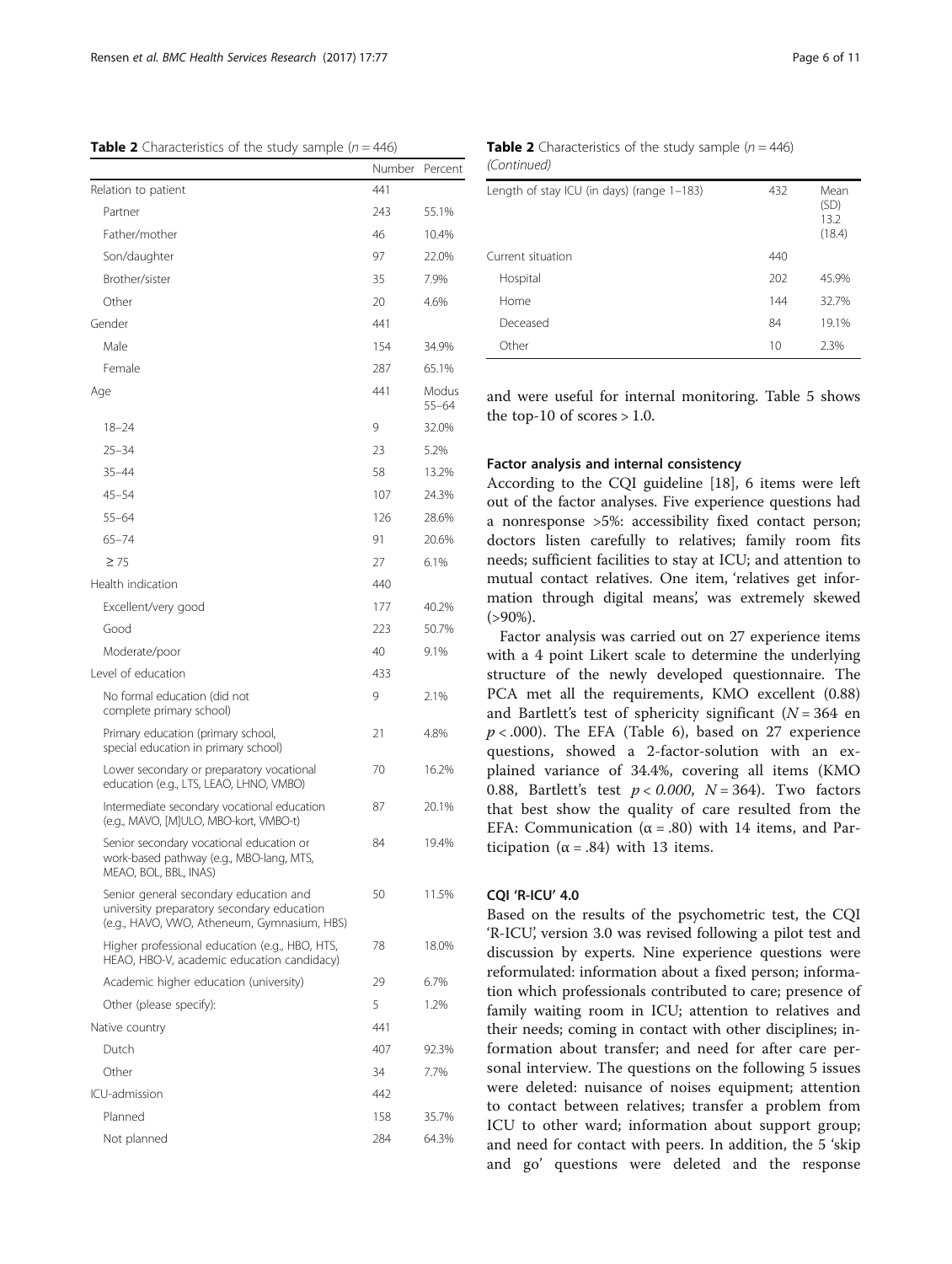<span id="page-7-0"></span>Table 3 Five of the highest and lowest mean scores in the experience questions

|           |                                                                      | Mean (SD)                     |
|-----------|----------------------------------------------------------------------|-------------------------------|
| 3.85(.40) | Hospital offers contact with peer group                              | 1.07(45)                      |
| 3.78(.52) | Information via digital means (email, website,<br>electronic record) | 1.11(.49)                     |
| 3.64(.64) | Relatives can have contact with peers                                | 1.24(.81)                     |
| 3.59(71)  | Information about the use of meal services<br>in hospital            | 1.73(1.12)                    |
| 3.56(.66) | Information on writing in a diary                                    | 2.00(1.30)                    |
|           | Mean (SD)                                                            | Five lowest experience scores |

category 'inapplicable' was added for the questions to which they belonged.

The CQI 'R-ICU' version 4.0 (see Additional file [1](#page-9-0)) consisted of 55 questions divided into 8 categories (Fig. [1](#page-5-0)): general (5 items); support (12 questions); attitude (8 items); information (8 items); organization (6 items); general judgment (5 items); demographic variables (10 items); and final questions (3 items). The CQI 'R-ICU' version 4.0 will be tested on a large scale in 20–30 ICUs in the discriminating phase of the study.

# **Discussion**

The aim of this study was the development and psychometric evaluation of a new Dutch questionnaire to measure experiences of ICU patients relatives' with the quality of care, the CQI 'R-ICU'. At first, the underlying aspects of the total care quality assessment for relatives of ICU patients were determined. From the focus group discussions it appeared that relatives found information on the patient's situation of utmost importance. Furthermore, they considered the following aspects to be essential: to be involved, honest communication, way of approaching, attention, time of the health care providers, emotional support, participating in the process of caring, and being present during medical visit rounds. The participants ranked second in importance: care at first entrance, visiting hours, privacy, and waiting room.

The a-priori grouping, with the structure indicator 'Organization' and the process indicators 'Communication', 'Care for relatives' and 'Participation' were not found in the factor analyses. Alternatively, a clustering of items was found on two process factors; Communication and Participation. We need to note that these factors include the same items as preliminarily defined in the aspects of the quality indicators, although they also contain items of the structure indicator Organization (privacy, noise, waiting room, possibilities to visit). The items 'noise', 'possibility to visit', and 'privacy' showed a limited internal consistency  $(ICT < 0.3)$ , and were consequently removed from the factor. The item 'waiting room' was excluded due to the number of missing values. The item 'information about parking and parking fees' was classified in the factor Participation, but it also had an ICT < 0.3. All these items seemed to fit with the factor Organization. When we performed a factor analysis with four factors, the factor Organization only included 2 items 'privacy' and 'possibilities for visiting' with a very low alpha ( $\alpha$  = .49).

Following the CQI guideline, [\[18\]](#page-10-0) several items (digital information, having fixed person, contact and support with other professionals, waiting room, transfer from ICU, support group, after care appointment) were not included in the factor analysis. These items were either not categorized as an experience question, skewed, had a high number of missing values because of 'skip and go' answers. Although some items (e.g., doctors listen carefully) had too many missing values, we had to include the item as they were required questions. Most of these items were reformulated and have been included in the CQI 'R-ICU' 4.0 for the discriminatory phase study, which will be more appropriate to determine its underlying structure.

The short length of stay of the patient at the ICU might have been another important reason for missing values. In these cases, relatives often indicated that they were not able to answer all the questions. In current

**Table 4** Five of the highest and lowest scores in the importance scores (%)

| Five highest Importance scores (score $=$ 4)       | %  | Five lowest Importance scores (score $\leq$ 2)                  | $\%$ |
|----------------------------------------------------|----|-----------------------------------------------------------------|------|
| Do not give conflicting information                | 79 | Hospital offers contact with peers                              | 82   |
| Information from doctors is understandable         |    | Need for contact with peers                                     | 81   |
| Information from nurses is understandable          | 70 | Not affected by noise of equipment                              | 70   |
| Healthcare professionals treat relatives seriously | 69 | Contact with spiritual counselor                                | 65   |
| Nurses listen carefully to relatives               | 63 | After care appointment with relative<br>after discharge patient | 55   |
|                                                    |    |                                                                 |      |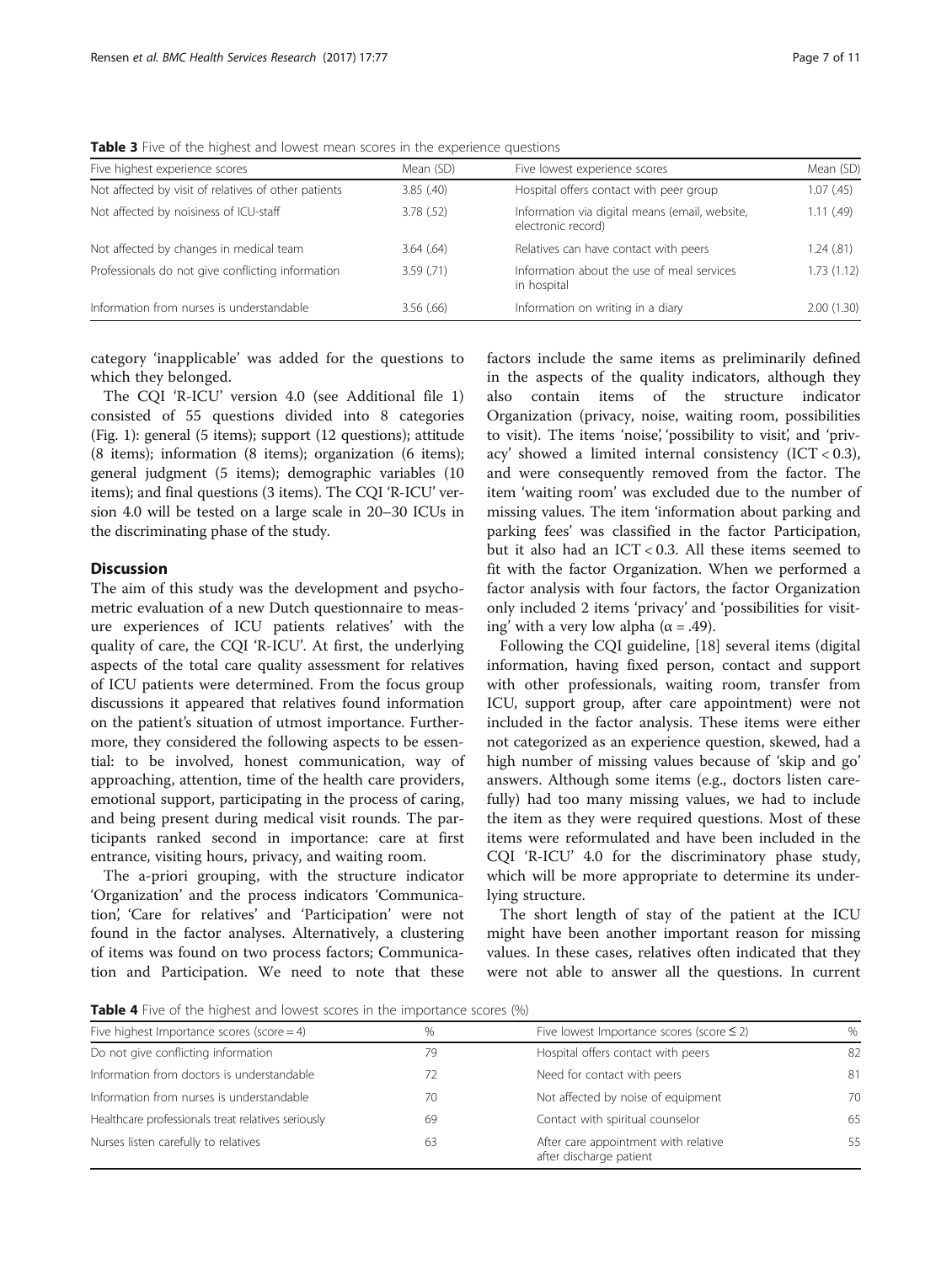# <span id="page-8-0"></span>Table 5 Top 10 of Quality Improvement Scores (QIS) >1.0

| Quality aspect                                                                                                         | $ S^a$ | IQ <sup>a</sup> | $QIS^a$ |
|------------------------------------------------------------------------------------------------------------------------|--------|-----------------|---------|
| Information how they can contribute to the care for the patient                                                        | 3.18   | 2.06            | 2.21    |
| Information via digital means (email, website, electronic record)                                                      | 2.23   | 1.11            | 2.15    |
| Information about the use of meal-facilities in the hospital                                                           | 2.54   | 1.73            | 1.96    |
| Involved in decisions on the medical treatment of patient                                                              | 3.47   | 2.43            | 1.90    |
| Information about parking facilities and any fees for this                                                             | 2.79   | 2.01            | 1.88    |
| The opportunity to contribute to patient care                                                                          | 3.05   | 2.34            | 1.80    |
| The opportunity to be present during doctor's visit to the patient                                                     | 3.32   | 2.40            | 1.85    |
| Written information during admission of the patient                                                                    | 2.62   | 2.01            | 1.81    |
| The opportunity, after discharge of the patient, to talk with a professional<br>about relatives experiences in the ICU | 2.38   | 2.22            | 1.80    |
| Have a fixed contact person to obtain information                                                                      | 3.40   | 2.46            | 1.74    |

<sup>a</sup>IS = importance scores; EQ = Experience questions; QIS = Quality Improvement Scores

# Table 6 Domains, items and internal consistency of the second factor analysis (27 items)

|          |                                                               | Factor loading | ITC | a if item deleted |
|----------|---------------------------------------------------------------|----------------|-----|-------------------|
| Item No. | Factor 1 Communication ( $\alpha$ = .80; n = 390)             |                |     |                   |
| 7        | Prepared to first confrontation with patient                  | .45            | .46 | .79               |
| 9        | Information given by doctors was understandable               | .48            | .51 | .78               |
| 10       | Information given by nurses was understandable                | .61            | .55 | .78               |
| 11       | Healthcare professionals did not give conflicting information | .42            | .36 | .80               |
| 28       | Healthcare professionals take relatives seriously             | .67            | .59 | .78               |
| 29       | Healthcare workers have sufficient time                       | .69            | .65 | .77               |
| 30       | Doctors listen carefully to relatives                         | .47            | .52 | .78               |
| 31       | Nurses listen carefully to relatives                          | .62            | .57 | .78               |
| 32       | Visiting hours connect to need relatives                      | .28            | .29 | .80               |
| 33       | Not affected by changes in medical team                       | .48            | .37 | .79               |
| 34       | Not affected by presence of sound of equipment                | .51            | .25 | .80               |
| 36       | Not affected by noisiness ICU-staff                           | .58            | .36 | .80               |
| 37       | Not affected by visit of other patients                       | .28            | .10 | .81               |
| 38       | Adequate opportunity for privacy on ICU                       | .41            | .37 | .80               |
| Item No. | Factor 2 Participation ( $\alpha$ = .84; $n = 388$ )          |                |     |                   |
| 8        | Written information during hospital stay                      | .35            | .32 | .84               |
| 14       | Informed about professionals involved by healthcare           | .45            | .49 | .83               |
| 16       | Informed about working method on IC                           | .54            | .59 | .82               |
| 18       | Information on writing in a diary                             | .44            | .32 | .84               |
| 20       | Information on contributions to care                          | .64            | .62 | .82               |
| 21       | Ability to contribute to care                                 | .60            | .53 | .82               |
| 22       | Opportunity to be present at doctor's visit                   | .54            | .51 | .83               |
| 23       | Involved in decision-making medical treatment                 | .50            | .48 | .83               |
| 24       | Informed about parking and parking fees                       | .37            | .28 | .84               |
| 25       | Informed about meal services                                  | .50            | .44 | .831              |
| 35       | Healthcare professionals explained why noise                  | .59            | .52 | .83               |
| 42       | Attention to 'how it is' with relatives                       | .73            | .69 | .82               |
| 43       | Attention to what relatives needed                            | .71            | .69 | .81               |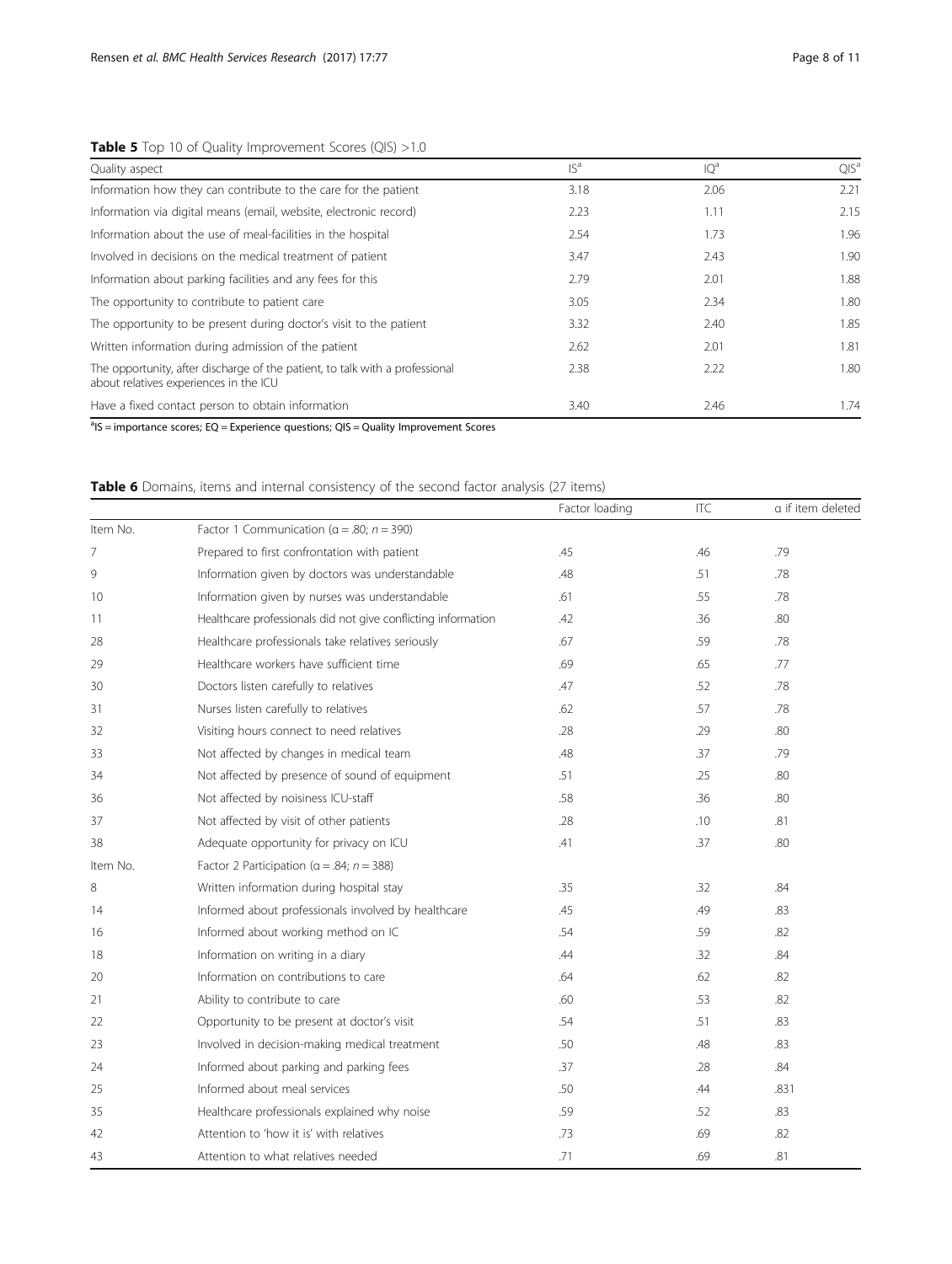<span id="page-9-0"></span>study, relatives were included based on being admitted for  $\geq$  24 h at the ICU. In other studies, family of patients were included only when admitted for ≥48 h at the ICU [[26\]](#page-10-0) or  $>6$  h [\[30](#page-11-0)]. This variable length of stay is important for the analysis of the discriminatory phase, in order to decide whether it is necessary to design a special CQI ' R-ICU' for the short-stay group.

In current study, the overall score of relatives' experiences with the quality of care at the ICU was high, which matches findings from other studies [\[29](#page-11-0)–[32\]](#page-11-0). Relatives were most satisfied about organizational and environmental aspects (e.g., no noise of staff, visiting hours, shift in medical staff, accessibility fixed person) and aspects of communication (e.g., no conflicting information, understandable) and they were dissatisfied about informational aspects (e.g., digital and written information, support groups, meals), participation aspects (e.g., care for patient, keeping diary) and supportive aspects (after care personal interview). Both in current and another study [\[29](#page-11-0)], relatives wanted the physician to be more available for regular person-toperson calls. It is noteworthy that the question 'do doctors listen carefully' had a high rate of missing values (6.1%); relatives noted that they had not seen the doctor. A possible explanation was that these patients were only admitted for 1 day and the relatives had missed the doctor's visit. This item will be revised with a response category 'did not see a doctor'.

The oldest group (>65) had a significantly higher overall score and a significantly higher score regarding the communication with nurses. The relatives of the nonsurvivors had a significantly higher score regarding the communication with doctors. These results correspond to results from other studies [[33, 34\]](#page-11-0), that recommend that younger patients and their families may need more support around end-of-life preparation and discussion of treatment preferences.

Current study showed that items related to contact with professionals for psychosocial care, aftercare and support groups, were relatively less important. In recent literature, the opposite was observed [\[35](#page-11-0)–[37\]](#page-11-0). It may be possible that relatives only recognize the impact of the stressful period and the need for psychosocial care at a later stage [[35](#page-11-0)]. Possible explanations for this may be the of measurement, the kind of relationship, severity of illness, and current situation of the patient.

# Practical implications

Two strengths of the development of the CQI 'R-ICU' questionnaire are that it attempts to overcome the conceptual and methodological problems associated with previous satisfaction surveys and that the relatives were directly involved in the instrument's development. The questionnaire focuses on "reports" of the quality of care rather than on highly subjective ratings of satisfaction [[15\]](#page-10-0). These individual-reported measures are essential to quality improvement programs as they will provide feedback regarding person-centeredness in daily practice to healthcare professionals and policy makers. It is therefore essential to involve the individual as an active partner in professional care and treatment [[38\]](#page-11-0). This means seeing them as valuable persons, working alongside professionals to get the best outcome. The CQI 'R-ICU' is a helpful instrument to learn from the relatives as partners in caring for the ICU patient and use these reports to advance quality improvement effort in the ICU. Although this instrument has been developed in the Netherlands, the method could be applied in all healthcare settings in an international perspective. It seems a general and robust measurement instrument, even more applicable if the discriminative phase has been reported. This study, already conducted in 21 hospitals nationwide, will provide further knowledge on the applicability in different settings such as cardiology, general mixed, and specific ICUs. The translated English version of the CQI 'R-ICU' 5.0 can be found on [http://blog.han.nl/](http://blog.han.nl/acute-intensieve-zorg/files/2009/07/Engelse-vertaling-CQI-5.0-Naasten-op-de-IC-1.pdf) [acute-intensieve-zorg/files/2009/07/Engelse-vertaling-](http://blog.han.nl/acute-intensieve-zorg/files/2009/07/Engelse-vertaling-CQI-5.0-Naasten-op-de-IC-1.pdf)[CQI-5.0-Naasten-op-de-IC-1.pdf](http://blog.han.nl/acute-intensieve-zorg/files/2009/07/Engelse-vertaling-CQI-5.0-Naasten-op-de-IC-1.pdf).

## Limitations

Although the study had a strong design, with qualitative and quantitative result to rely on, some limitations to the results could be made. First, the respondents might have provided socially desirable answers, which were more positive than actually experienced. Second, a selection bias may have occurred, only the most satisfied individuals returned the questionnaire. Third, this study was performed in six hospitals resulting in a relatively small number of respondents to evaluate the whole population of ICU patients relatives' in the Netherlands. Therefore, the results are not generally applicable. A nationwide multicenter study, which has already been conducted, is necessary to confirm or disapprove the identified results.

# Conclusion

The development and psychometric evaluation of the questionnaire-based Consumer Quality Index 'Relatives in Intensive Care Unit' (CQI 'R-ICU') resulted in a draft questionnaire that was sufficient to justify further research into the reliability, validity and the discriminative power of the questionnaire.

# Additional file

[Additional file 1:](dx.doi.org/10.1186/s12913-016-1975-4) Consumer Quality Index; Family Members in the Intensive Care Unit, version 4.0 March 2013. This is the questionnaire based on the results of the psychometric phase. (PDF 320 kb)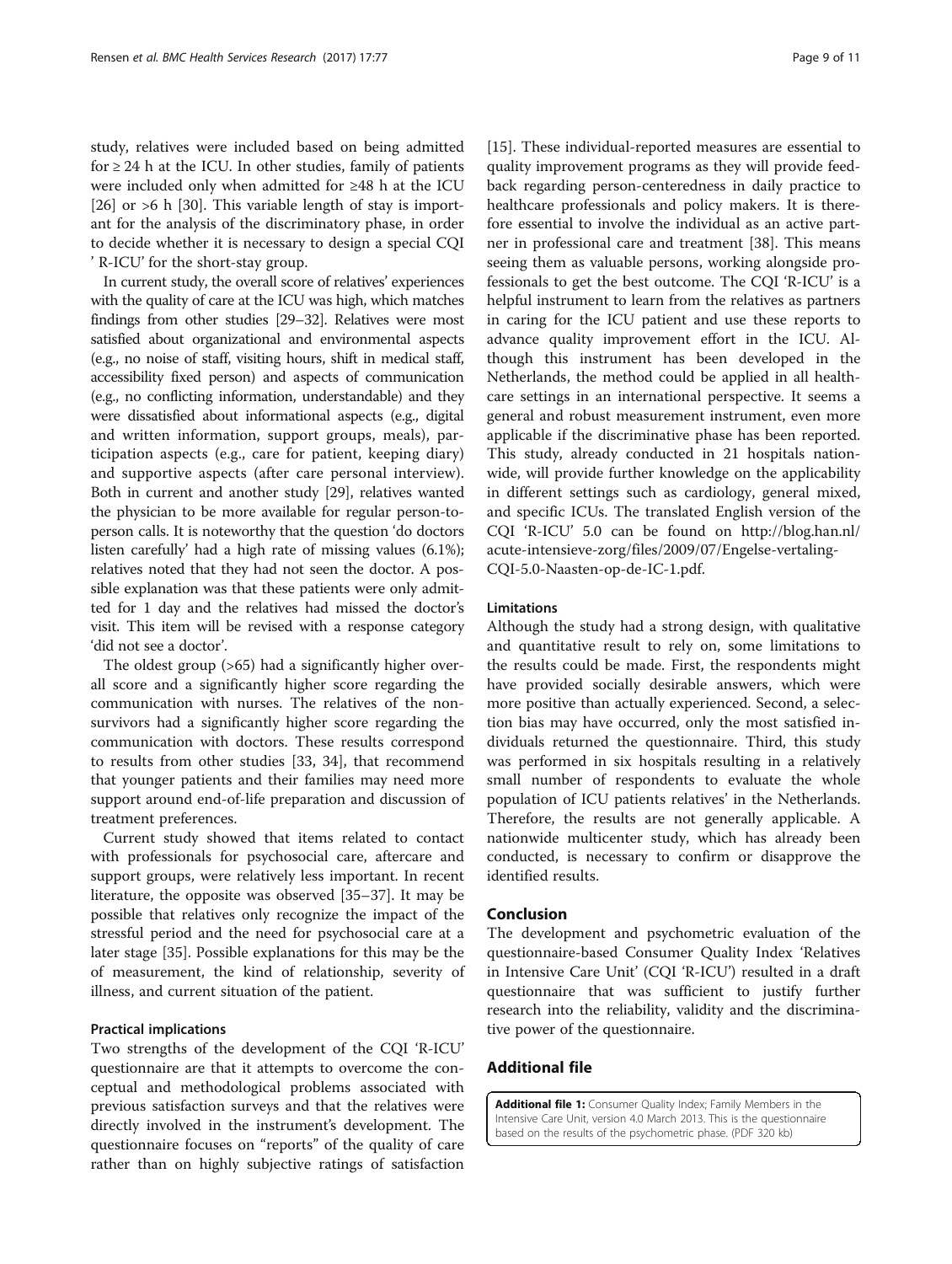#### <span id="page-10-0"></span>Abbreviations

CCFNI: Critical care family needs inventory; CCFSS: Critical care family satisfaction survey; CQI: Consumer quality index; CQI 'R-ICU': Consumer Quality Index 'Relatives in Intensive Care Unit'; EFA: Exploratory factor analysis; EQ: Experience questions; FS-ICU: Family satisfaction in the ICU survey; ICU: Intensive care unit; IS: Importance scores; ITC: Item total correlation; KMO-value: Kaiser-Maier-Olkin measure of sampling adequacy; NVIC: Dutch society of intensive care; QIS: Quality improvement scores; WMO: Dutch law on Medical Research in Humans

#### Acknowledgements

We would like to thank all the relatives who participated in the study. We also thank John van Vlijmen, Ina van Goor, Leonie Claes MSc and Esther Bakker PhD for their support and effort in this research process. Finally, we would like to thank Joke Mintjes RN, PhD for her comments on the article.

#### Funding

This study was funded by RAAK (2010-12-2P), Regional Attention and Action for Knowledge circulation, Ministry OCW, the Netherlands.

#### Availability of data and materials

All data and materials are available from the corresponding author.

#### Authors' contributions

AR, MvM, IM, EV, BM and LVe developed the questionnaire, contributed to data acquiring and study coordination. AR, MvM, IM, and WM analyzed the results, MN and LVe contributed to interpreting the data. AR and MvM drafted the manuscript. IM, MN, LV and LVe critically revised the draft manuscript and all authors read and approved the final manuscript.

#### Competing interests

The authors declare that they have no competing interests.

#### Consent for publication

Not applicable.

#### Ethics approval and consent to participate

The research protocol for the study was approved by the Medical Ethics Committee (MEC) of Erasmus MC, Rotterdam (MEC-2011-189). The committee judged that the study complied with the Dutch law on Medical Research in Humans (WMO). All respondents agreed to participate by signing an Informed Consent document, no traceable data have been published.

#### Author details

<sup>1</sup>Department of Emergency and Critical care, Faculty of Health, Behavior and Society, HAN University of Applied Sciences, Postbox 69606503, GL, Nijmegen, The Netherlands. <sup>2</sup> Department of Intensive Care, Erasmus MC, University Medical Center's, Gravendijkwal 230, 3015 CE Rotterdam, The Netherlands. <sup>3</sup>Faculty of Psychology and Educational Sciences-Open University of the Netherlands, Valkenburgerweg 177, 6419 AT Heerlen, The Netherlands. <sup>4</sup> Medical Center Spaarne Gasthuis, Vondelweg 999, 2026 BW Haarlem, Netherlands. <sup>5</sup>Medical Center Gelderse Vallei, Willy Brandtlaan 10, 6716 RP Ede, The Netherlands. <sup>6</sup>IQ scientific Institute for Quality of Healthcare, Radboud University Medical Center, Nijmegen, The Netherlands.

#### Received: 15 January 2016 Accepted: 31 December 2016 Published online: 24 January 2017

#### References

- 1. Davidson JE, Powers K, Hedayat KM, Tieszen M, Kon AA, Shepard E, et al. Clinical practice guidelines for support of the family in the patient-centered intensive care unit: American College of Critical Care Medicine Task Force 2004–2005. Crit Care Med. 2007;35(2):605–22.
- 2. Kaljouw M. Behoeften van familieleden van intensive care patiënten (Needs of family members of patients in the ICU), Thesis. Maastricht: proefschrift; 1998.
- 3. Verharen L, Mintjes J, Kaljouw M, Melief W, Schilder L, van der Laan G. Psychosocial needs of relatives of trauma patients, health & social work. 2015. doi:[10.1093/hsw/hlv039.](http://dx.doi.org/10.1093/hsw/hlv039)
- 4. Söderstrom IK, Saveman B, Hagberg MS, Benzein E. Family adaptation in relation to a family member's stay in ICU. Intensive Crit Care Nurs. 2009;25:250–7.
- 5. Needham DM, Davidson J, Cohen H, Hopkins RO, Weinert C, Wunsch H, et al. Improving long-term outcomes after discharge from intensive care unit: report from a stakeholders' conference. Crit Care Med. 2012;40(2):502–9.
- 6. Elliott D, Davidson JE, Harvey MA, Bemis-Dougherty A, Hopkins RO, Iwashyna TJ, et al. Exploring the scope of post–intensive care syndrome therapy and care: engagement of Non–critical care providers and survivors in a second stakeholders meeting. Crit Care Med. 2014;42(12):2518–26.
- 7. Nederlandse Vereniging voor Anesthesiologie. Richtlijn. Organisatie en werkwijze op intensive care-afdelingen voor volwassenen in Nederland (Dutch Society of Anaesthesiology. Guideline. Organization and method in intensive care units for adults in the Netherlands). Alphen aan den Rijn: Van Zuiden Communications B.V; 2006.
- 8. de Vos M, Graafmans W, Keesman E, Westert G, Van Der Voort PHJ. Quality measurement at intensive care units: which indicators should we use? J Crit Care. 2007;22:267–74.
- 9. Molter NC. Needs of relatives of critically ill patients: a descriptive study. Heart & Lung. 1979;8(2):332–9.
- 10. Rose U, Zimmermann L, Pfeifer R, Unterbrink T, Bauer J. Intention as an indicator for subjective need: a new pathway in need assessment. J Occup Med Toxicol. 2010;5(20):2–10.
- 11. Heyland K, Rocker GM, Dodek PM, Kutsogiannis DJ, Konopad E, Cook DJ, et al. Family satisfaction with care in the intensive care unit: results of a multiple center study. Crit Care Med. 2002;28:3044–9.
- 12. Wall RJ, Engelberg RA, Downey L, Heyland DK, Curtis JR. Refinement, scoring and validation of the Family Satisfaction in the Intensive Care Unit (FS-ICU) survey. Crit Care Med. 2007;35(1):271–8.
- 13. van Mol MMC, Bakker EC, Kompanje EJO, Nijkamp MD. In response to: families' experiences of ICU quality of care: development and validation of a european questionnaire (euroQ2). J Crit Care. 2015;30(6):1408–9.
- 14. Cleary PD, Edgman-Levitan S. Health care quality. Incorporating consumer perspectives. JAMA. 1997;278:1608–12.
- 15. van Mol MMC, Bakker EC, Nijkamp MD, Kompanje EJ, Bakker J, Verharen L. Relatives' perspectives on the quality of care in an intensive care unit: the theoretical concept of a new tool. Patient Educ Couns. 2014;95(3):406–13.
- 16. Hickman RL, Daly BJ, Douglas SL, Burant CJ. Evaluating the critical care family satisfaction survey for chronic critical illness. West J Nurs Res. 2012;34(3):377–95.
- 17. Groenewegen PP, Kerssens JJ, Sixma HJ, van der Eijk I, Boerma WGW. What is important in evaluating health care quality? An international comparison of user views. BMC Health Serv Res. 2005;5(16):1–9.
- 18. Sixma H, Hendriks M, de Boer D, Delnoij D. Handboek CQI Ontwikkeling: richtlijnen en voorschriften voor de ontwikkeling van een CQI meetinstrument (Manual CQI instruments. An instruction for the development and use of Consumer Quality Index (CQI) questionnaires). Utrecht: NIVEL (Netherlands Institute for Health Services Research); 2011.
- 19. Zuiddijk M. Measuring and improving the quality of care from the healthcare user perspective: the Consumer Quality Index. Tilburg: Tilburg University; 2011.
- 20. Wollersheim H, Bakker PJM, Bijnen AB, Gouma DJ, Wagner C, van der Weijden T. Kwaliteit en veiligheid in patiëntenzorg (Quality and safety in patientcare). Houten: Bohn Stafleu van Loghum; 2011.
- 21. Harteloh PPM, Casparie AF. Kwaliteit van zorg. Van een zorginhoudelijke benadering naar een bedrijfskundige aanpak (Quality of care. From a care-related approach to a managerial approach). Maarssen: Elsevier gezondheidszorg; 2011.
- 22. Rademakers J, Delnoij D, en Boer de D. Structure, process or outcome: which contributes most to patients' overall assessment of healthcare quality? BMJ Qual Saf. 2011;20(4):326–31.
- 23. Von Elm E, Altman DG, Egger M, Pocock SJ, Gotzsche PC, Vandenbroucke JP, et al. The Strengthening the Reporting of observational studies in epidemiology (STROBE) statement: guidelines for reporting observational studies. PLoS Med. 2007;4(10), e296. doi[:10.1371/journal.pmed.0040296](http://dx.doi.org/10.1371/journal.pmed.0040296).
- 24. Braun V, Clarke V. Using thematic analysis in psychology. Qual Res Psychol. 2006;3(2):77–101. doi:[10.1191/1478088706qp063oa.](http://dx.doi.org/10.1191/1478088706qp063oa)
- 25. Sixma HJ, Kerssens JJ, Campen CV, Peters L. Quality of care from the patients' perspective: from theoretical concept to a new measuring instrument. Health Expect. 1998;1(2):82–95.
- 26. Dillman DA, Smyth JD, Christian LM. Internet, mail and mixed-mode surveys: the tailored design method. 3rd ed. Hoboken New Jersey: Wiley; 2009.
- 27. Leske JS. Needs of relatives of critically ill patients: a follow-up. Heart & Lung. 1986;15(2):189–93.